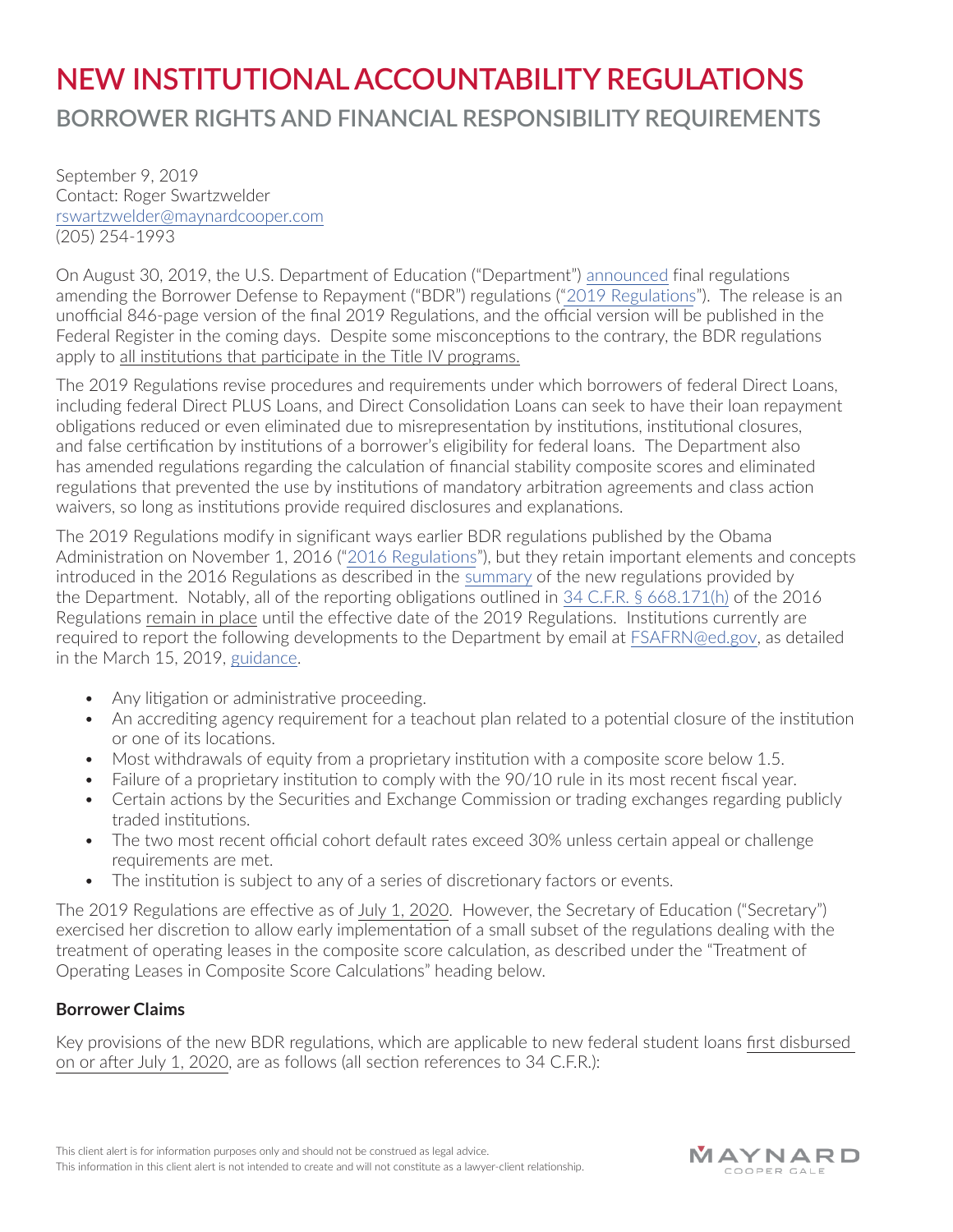- The Department has determined that a single federal standard will be used to make and decide all claims by borrowers. Under the singular federal standard, a claim must demonstrate (i) that "[t]he institution at which the borrower enrolled made a misrepresentation . . . of material fact upon which the borrower reasonably relied in deciding to obtain a Direct Loan, or a loan repaid by a Director Consolidation Loan, and that directly and clearly relates to: (A) [e]nrollment or continuing enrollment at the institution or (B) [t]he provision of educational services for which the loan was made; and (ii) [t]he borrower was financially harmed by the misrepresentation." (685.206(e)(2).)
- Misrepresentation is "a statement, act, or omission by an eligible school to a borrower that is false, misleading, or deceptive; that was made with knowledge of its false, misleading or deceptive nature or with reckless disregard for the truth; and that directly and clearly relates to 1) enrollment or continuing enrollment at the institution or 2) the provision of educational services for which the loan was made." (685.206(e)(3).) Some examples of misrepresentation include:
	- actual licensure passage rates or employment rates differ materially from rates provided in the institution's marketing materials;
	- actual institutional rankings differ materially from rankings included in the institution's marketing materials or provided by the institution to national ranking organizations;
	- incorrect statements regarding accreditation or institutional certification; and
	- incorrect statements regarding transferability of credits, employability and earnings of graduates, cost of tuition and fees, and the nature of financial assistance available to students.
- Borrowers can make both affirmative and defensive claims, meaning that they can make claims whether or not their loans are in repayment or default. Claims must be made within three years after the borrower leaves the institution for any reason, including withdrawal or graduation. All claims will be considered under a "preponderance of the evidence" standard, meaning that the borrower must demonstrate that the claim is more likely than not to be true.
- In a departure from the 2016 Regulations, the new regulations permit only individual, rather than group, claims. A borrower will file an application with supporting evidence, under penalty of perjury, including a statement of the financial harm suffered by the borrower as a result of the institution's misrepresentation. The Department will share the borrower's application with the institution, which then will have an opportunity to respond and provide evidence to support its position. The institution's response and evidence will be provided to the borrower, who will have an opportunity to reply. The Department then will consider all of these materials, along with any relevant evidence in its possession that it shares with the borrower and institution, to reach a final, non-appealable written determination.
- If a borrower's claim is successful, the Department will determine the extent of the financial harm suffered by the borrower.
	- This amount can be more or less than the amount claimed by the borrower and can be either full relief or partial relief, meaning an amount as determined by the Department up to the full amount of the federal loan. "Financial harm is the amount of monetary loss that a borrower incurs as a consequence of a misrepresentation...[and] does not include damages for nonmonetary loss, such as personal injury, inconvenience, aggravation, emotional distress, pain and suffering, punitive damages, or opportunity costs."  $(685.206(e)(4))$
	- The regulations make clear that financial harm (i) is not caused by the mere fact that the borrower took out a federal loan, (ii) is monetary loss not caused predominantly by economic or labor conditions, and (iii) cannot be the result of a borrower's voluntary decision not to work, to accept part-time employment, or to change occupations. Instead, financial harm can be demonstrated by such circumstances as unemployment not related to economic

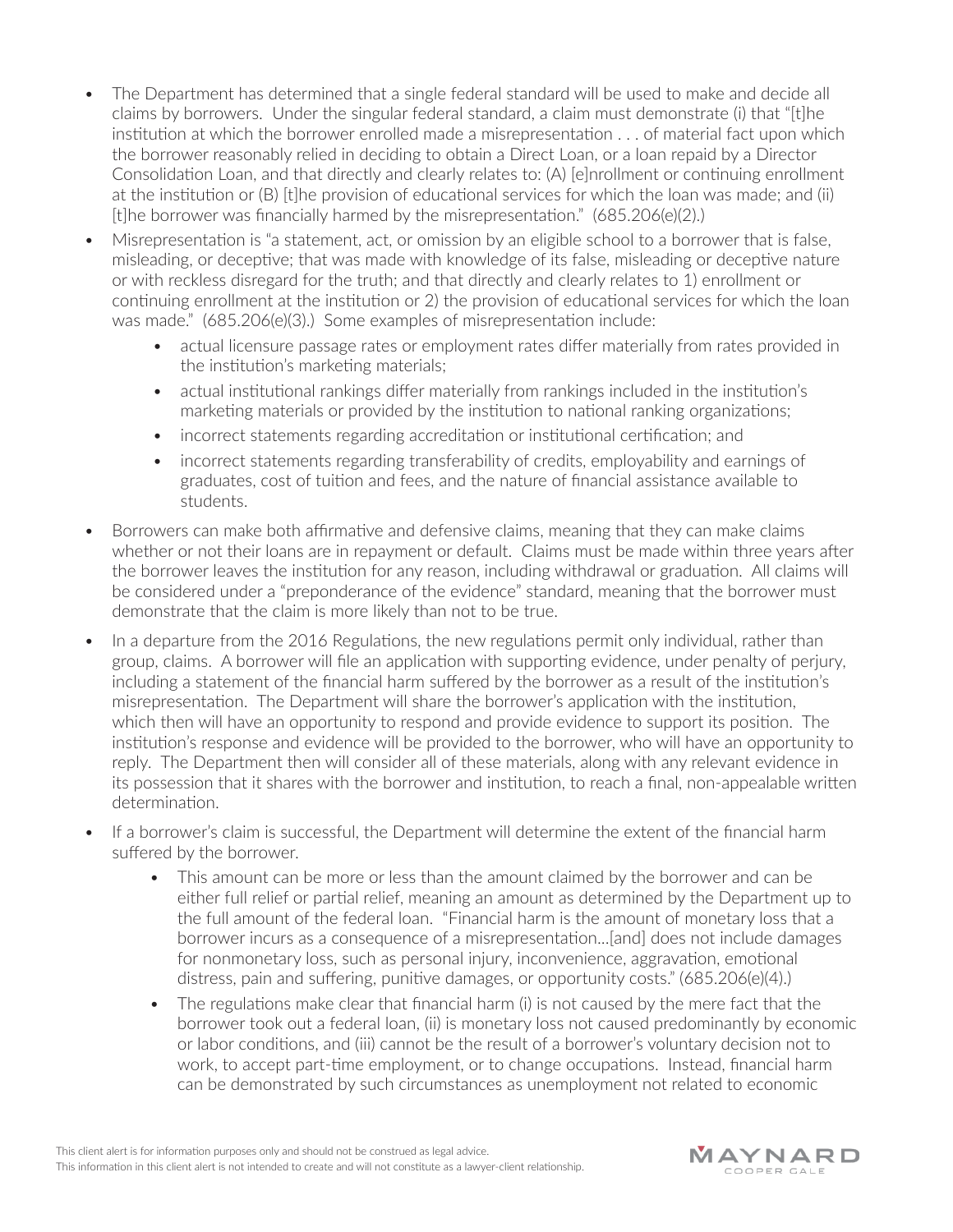conditions, actual tuition and fees that differ significantly from tuition and fees that had been represented to the borrower, and the inability of the borrower to finish the program at the institution because the institution no longer offers a necessary component.

- The amount of relief cannot exceed the amount of the loan and associated fees, as adjusted by any refund or other reduction in the amount owed by the borrower.
- In the event of a successful borrower claim, the Secretary may initiate proceedings to recover any relief awarded to the borrower from the institution. The Secretary will have up to five years from the date of final determination to initiate such proceedings.

## **Pre-Dispute Arbitration Agreements and Class Action Waivers**

Significantly, the Department acted in the 2019 Regulations to eliminate the prohibition on the use of mandatory arbitration agreements and class action waivers as a condition of enrollment that was introduced in the 2016 Regulations. Beginning July 1, 2020, institutions again can require applicants for enrollment to agree to pursue claims against the institution only in arbitration, rather than in court, and to agree not to pursue such claims in a class action proceeding. Institutions that use such agreements and waivers must provide disclosures to applicants and students, as follows:

- The disclosures must be written in plain, straightforward language and explain clearly the conditions for enrollment.
- The disclosures must state that the institution cannot require a borrower (i) to participate in arbitration or any other internal dispute resolution process prior to filing a BDR claim or (ii) in any way to waive or limit his or her ability to file a BDR claim. The disclosures also must state that any mandatory arbitration proceeding tolls the three-year limitation period for a borrower to file a BDR claim.
- All disclosures must be in 12-point font and be provided, at a minimum, on the institution's admissions information webpage and in the admissions section of the catalog.

#### **Closed School and False Certification Discharges**

The 2019 Regulations make changes to discharge procedures in the case of school closures and false certifications of eligibility for federal loans first disbursed on or after July 1, 2020:

- If a borrower is unable to complete the program because his or her institution has closed or is closing, the borrower has the choice whether to accept any teachout opportunity or apply for a closed-school discharge.
- The discharge window is lengthened from 120 days to 180 days, so that a borrower may apply for closed-school discharge if the borrower was enrolled on the day the institution closed or if the borrower withdrew from the institution at any point in the 180 days prior to the institution's closure. The Secretary retains discretion to extend the 180-day period in the case of exceptional circumstances, such as the institution's loss of accreditation, state authorization, or Title IV eligibility.
- The automatic closed-school discharge provision included in the 2016 Regulations will not apply to loans first disbursed on or after July 1, 2020.
- Borrowers who believe that their federal loans were falsely certified may file an application under penalty of perjury asserting their claim supported by appropriate evidence. A borrower will not qualify for a false certification discharge because the borrower is not a high school graduate if the borrower had previously provided a written attestation to the institution stating that the borrower is a high school graduate.

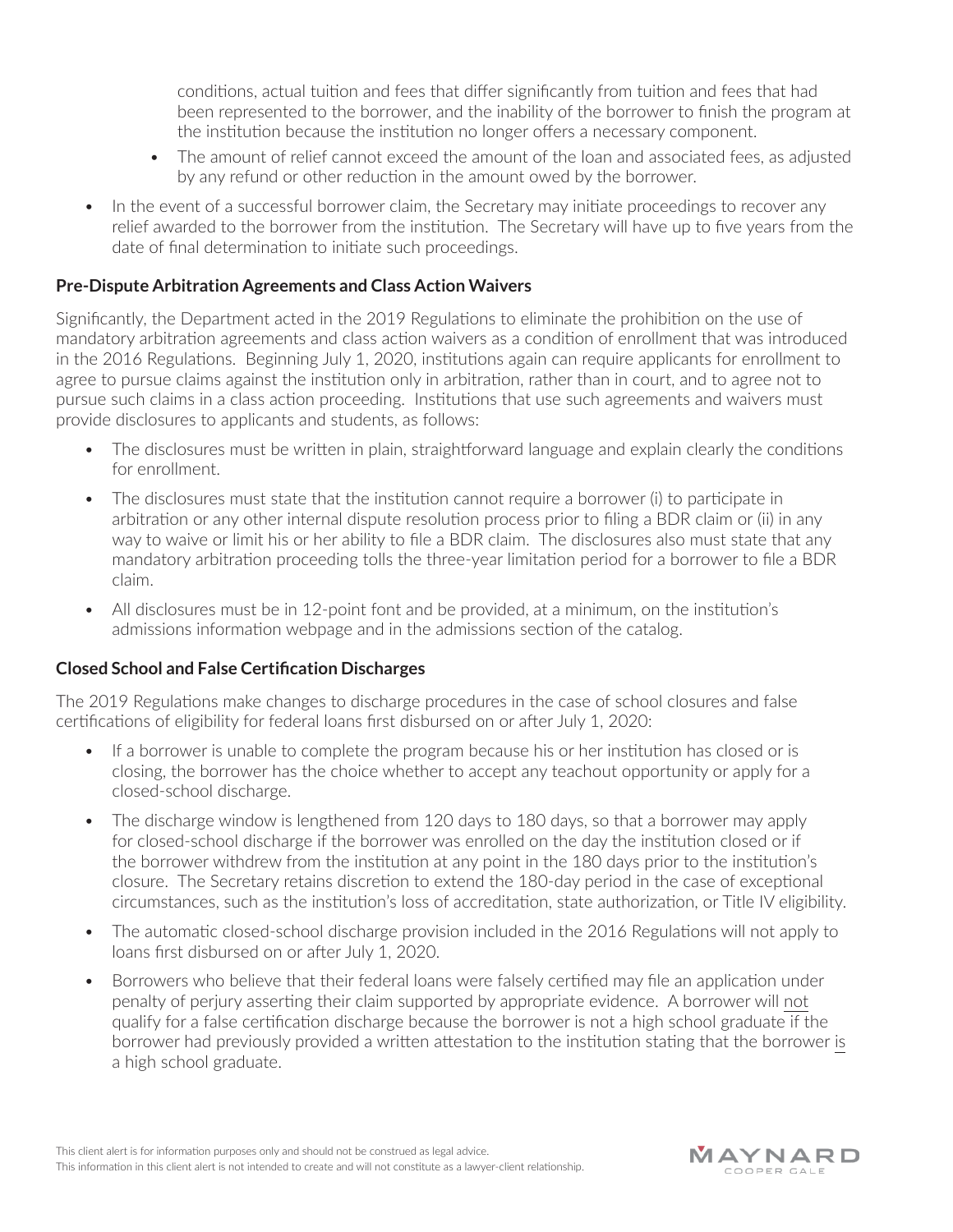# **Financial Responsibility**

The 2019 Regulations substantially revise the triggering events first introduced in the 2016 Regulations that could lead to a recalculation of an institution's financial responsibility composite score.

- The Secretary will determine that an institution cannot meet its financial or administrative obligations if one of the following mandatory triggering events occurs (668.171(c)):
	- After the end of the most recent fiscal year on which the Secretary has calculated a composite score, either (i) the institution incurs a liability from a settlement, final judgment or final determination arising from any administrative or judicial action, or (ii) there is a withdrawal of owner's equity from a proprietary institution with a composite score less than 1.5 by any means, including the payment of a dividend, except to an entity in the affiliated group on which the composite score was calculated occurs, and, as a result of the liability or withdrawal, the recalculated composite score is less than 1.0.
	- For a publicly traded institution, the SEC suspends or revokes the registration of the institution's securities or suspends trading of the institution's securities, the exchange on which the institution's securities are traded delists the securities because the institution is not in compliance with listing requirements, or the SEC does not receive required reports timely and has not granted an extension.
	- In the most recent fiscal year on which the Secretary has calculated a composite score, if the institution is subject to two or more discretionary triggering events described below, those events will be considered mandatory triggering events unless a triggering event is resolved before a subsequent event occurs.
- The Secretary may determine that an institution cannot meet its financial or administrative obligations if one of the following discretionary triggering events occurs (668.171(d)):
	- The institution's accrediting agency issues a show-cause order or similar action that could result in the loss of the institution's accreditation if not resolved.
	- The institution violates a provision or requirement in a security or loan agreement with a creditor that leads to a default, delinquency or other event that causes or enables the creditor to require or impose an increase in collateral, a change in contractual obligations, an increase in interest rates or payments, or other sanctions or penalties.
	- The institution's state licensing or authorizing agency determines that the institution has violated an applicable state agency requirement, and the state agency intends to withdraw or terminate the institution's license or authorization if the institution does not take steps to come into compliance.
	- A proprietary institution fails the 90/10 rule for one year.
	- The institution has high dropout rates as calculated by the Secretary. This provision was introduced in the 2016 Regulations, but the Department has not yet developed a specific threshold or methodology for this calculation.
	- The institution's two most recent official cohort default rates are 30% or greater, unless one or both rates have been appealed or challenged and (i) the appeal or challenge is still pending, (ii) the appeal or challenge reduces one or both rates below 30%, or (iii) the appeal or challenge precludes the rates from resulting in a loss of eligibility or provisional certification.
- The Secretary will recalculate the institution's composite score by taking into account the actual amount of liabilities incurred by the institution or withdrawals from owner's equity.
- The new regulations establish important obligations to report mandatory and discretionary triggering events following procedures to be established by the Secretary (668.171(f)):